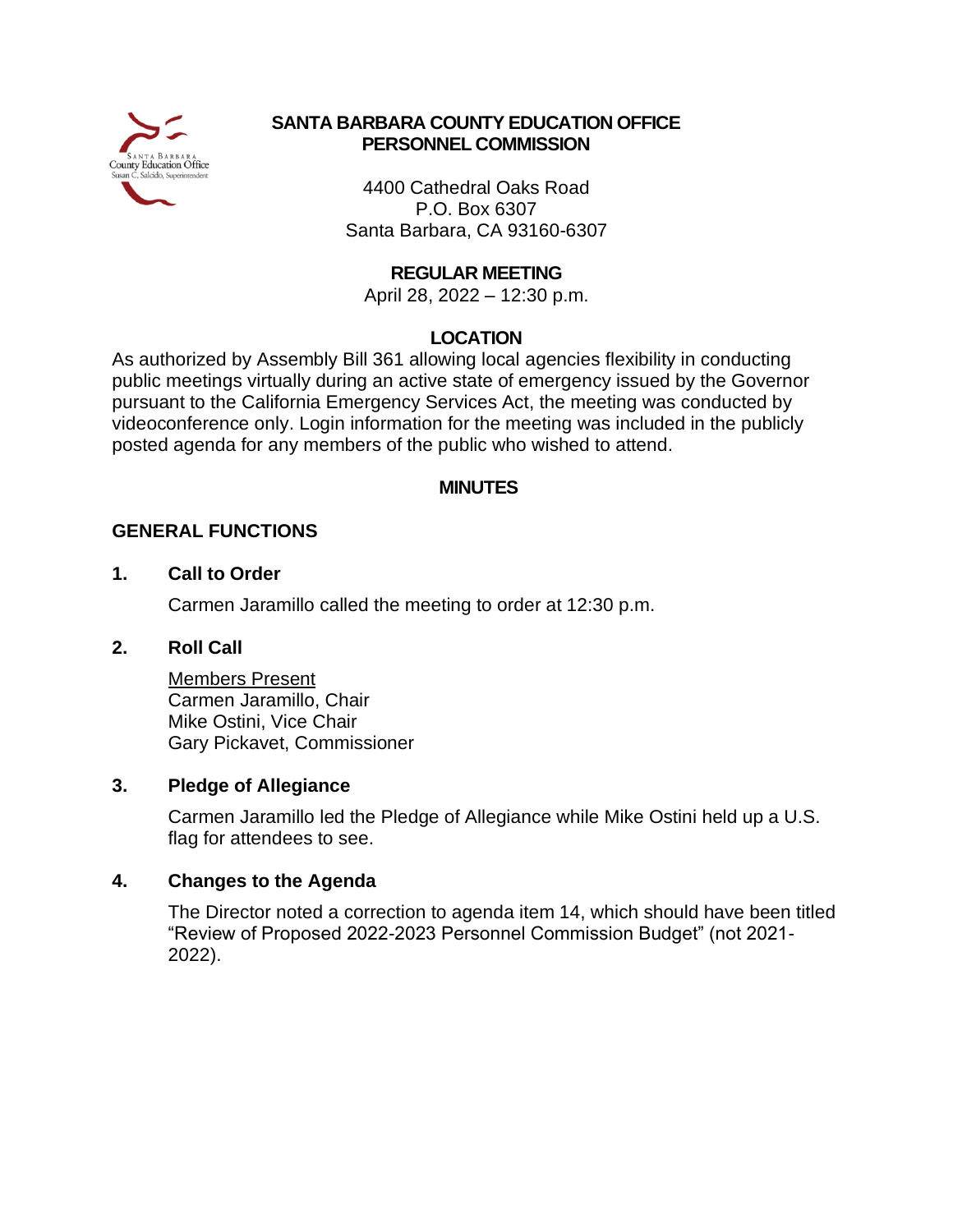# **5. Introduction of HR Staff and Guests**

HR staff present: Mari Baptista, Assistant Superintendent, Human Resources Amy Ramos, Director, Human Resources Tracie Cordero, Classified Human Resources Specialist Jill Stevens, Coordinator, Human Resources

# **6. Public Comment** — None

## **7. Approval of Minutes**

**a. Minutes of Regular Meeting Held March 24, 2022** Approved as amended

MOVED: Gary Pickavet SECONDED: Mike Ostini VOTE: 3-0

# **b. Minutes of Special Meeting Held April 14, 2022**

MOVED: Gary Pickavet SECONDED: Mike Ostini VOTE: 3-0

# **8. Communications** — None

## **9. Informational Items**

## **a. Media Releases/Columns**

The County Superintendent of Schools made available media releases about the Operation Recognition veterans' diploma event hosted by SBCEO, and about the winners of the second annual Santa Barbara County Poetry Slam.

## **b. Legislative Update**

The Director, Human Resources gave an update on changes to the proposed language of AB 2045, which would allow merit systems to adopt banding of eligibility lists, upon support by the Personnel Commission and approval by a majority of all classified employees in an election.

## **REGULAR BUSINESS**

- **10. Informational Items**
	- **a. List of New Positions**
	- **b. Classified Personnel Report dated May 5, 2022**
	- **c. Position Announcements**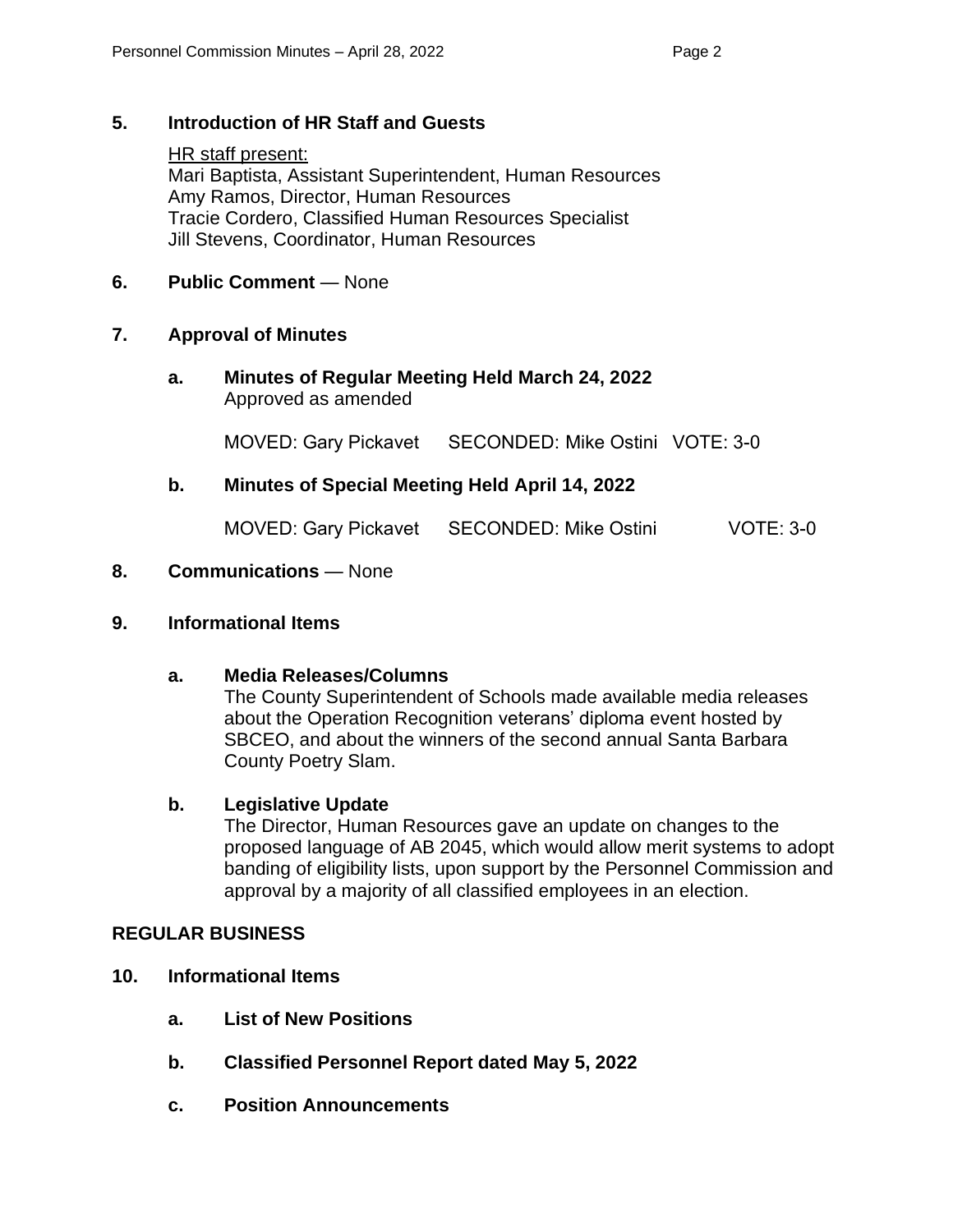# **11. Action Items**

# **a. Ratification of Eligibility Lists**

- i. Child Care Assistant (Open Continuous North (Lompoc))
- ii. Child Care Assistant (Open Continuous North (Lompoc))
- iii. Child Care Assistant (Open Continuous North (Lompoc))
- iv. Child Care Assistant (Open Continuous North (Lompoc))
- v. Health Advocate Bilingual (Open Continuous South)
- vi. Paraprofessional (Open Continuous North)
- vii. Paraprofessional (Open Continuous North)
- viii. Paraprofessional (Open Continuous North)
- ix. School Occupational Therapist (Open Continuous North (SY Valley))

MOVED: Mike Ostini SECONDED: Gary Pickavet VOTE: 3-0

## **b. Classification of Positions** — None

## **c. Job Description**

Paraprofessional

The Director, Human Resources recommended a change in job title to Paraeducator. No other change was proposed. The proposed title change had the support of the Assistant Superintendent for Special Education and CSEA.

| <b>MOVED: Gary Pickavet</b> | <b>SECONDED: Mike Ostini</b> | $VOTE: 3-0$ |
|-----------------------------|------------------------------|-------------|
|-----------------------------|------------------------------|-------------|

## **UNFINISHED BUSINESS**

# **12. Approve Meeting Schedule for FY 2022-23**

| <b>MOVED: Mike Ostini</b> | <b>SECONDED: Gary Pickavet</b> | <b>VOTE: 3-0</b> |
|---------------------------|--------------------------------|------------------|
|---------------------------|--------------------------------|------------------|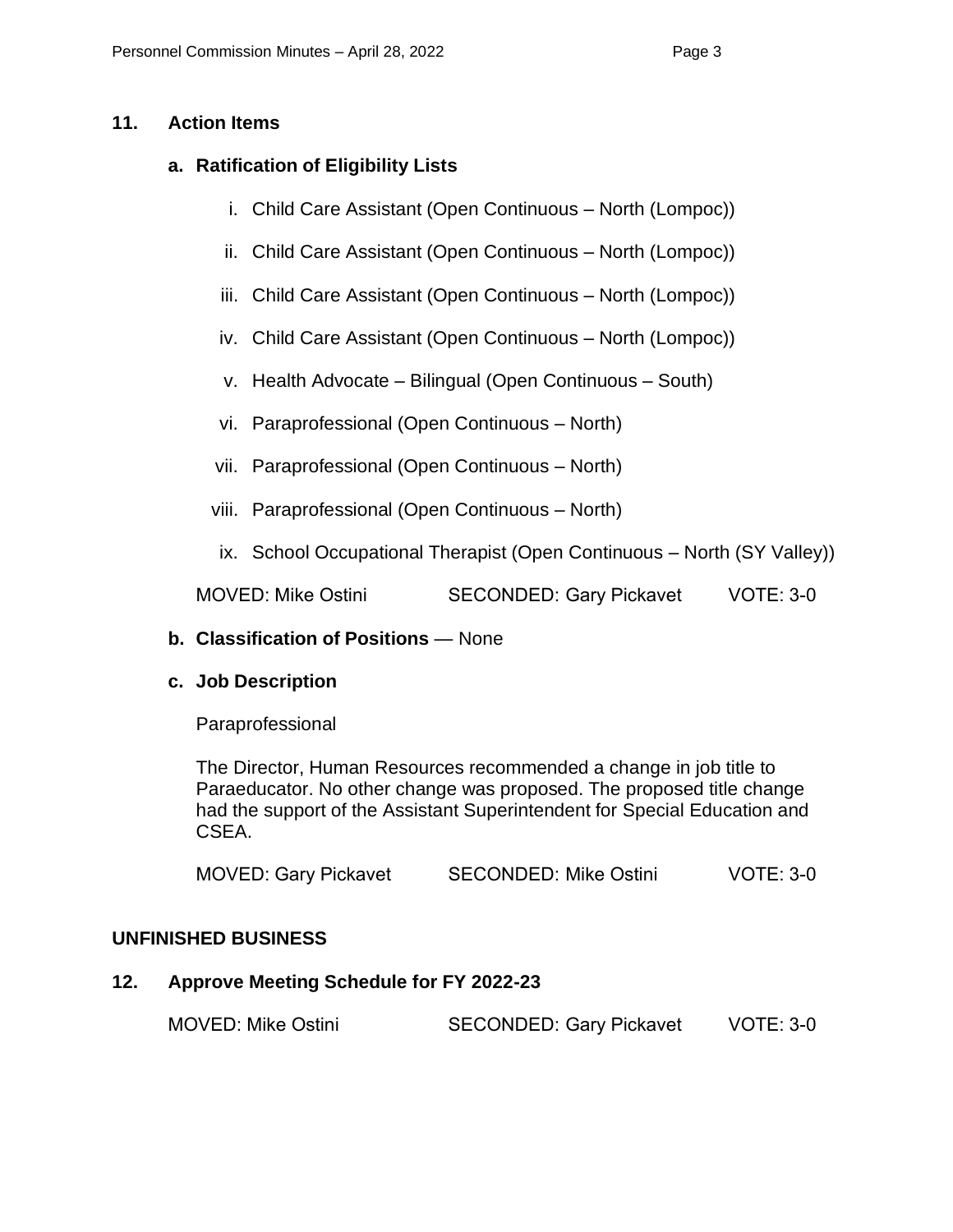# **NEW BUSINESS**

# **13. Quarterly Review of Personnel Commission Budget**

The Director, Human Resources reviewed expenditures through the third quarter of the 2021-22 fiscal year, from January 1, 2022 through March 31, 2022. This was an information item. Commissioner Pickavet suggested tracking applicant sourcing data, given the significant investment in additional advertising resources.

# **14. Review of Proposed 2022-2023 Personnel Commission Budget**

This was an information item. A public hearing on the proposed budget will be scheduled concurrently with the regularly scheduled May Personnel Commission meeting. Commissioner Pickavet requested a report comparing the 21-22 budget to the 22-23 budget.

#### **15. Consideration of Adoption of Resolution Recognizing a State of Emergency and Authorizing Teleconferenced Meetings**

Pursuant to AB 361, the Director, Human Resources recommended the adoption of PC Resolution 2022-8 recognizing the ongoing state of emergency and authorizing teleconferenced PC meetings for a period of thirty (30) days.

The Commissioners agreed to conduct a special meeting on May 4 at 1:00 by videoconference and to conduct the regular meeting on May 26 in person.

MOVED: Gary Pickavet SECONDED: Mike Ostini VOTE: 3-0

## **REPORTS**

## **16. PERSONNEL COMMISSIONER REPORTS**

Commissioner Pickavet had no PC-related items to report.

Commissioner Ostini had no PC-related items to report.

Commissioner Jaramillo reported that her district has a lot of recruiting activity but it is challenging to provide sufficient numbers of eligible candidates for hire.

## **17. DIRECTOR, HUMAN RESOURCES REPORT**

The Director reported on the scheduled closure in June 2023 of Los Prietos Boys Camp, which was recently announced by the Santa Barbara County Probation Department.

The Director reported that in-person recruiting activity is picking up: